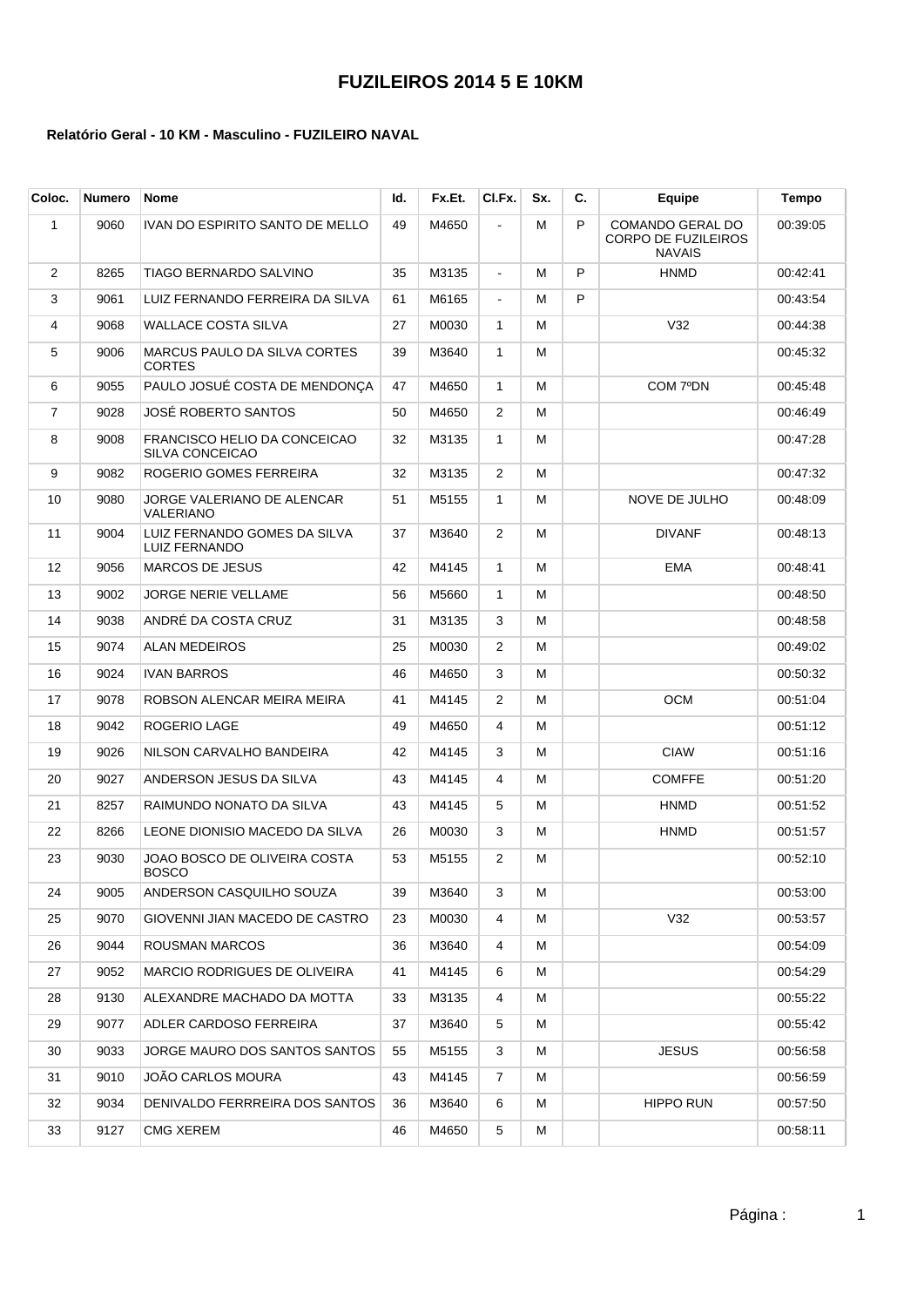## **FUZILEIROS 2014 5 E 10KM**

### **Relatório Geral - 10 KM - Masculino - FUZILEIRO NAVAL**

| 34 | 9065 | <b>LEANDRO CARVALHO</b>                                | 26 | M0030 | 5              | м |                                                   | 00:58:25 |
|----|------|--------------------------------------------------------|----|-------|----------------|---|---------------------------------------------------|----------|
| 35 | 9003 | VANDERLAN SILVA DA COSTA                               | 41 | M4145 | 8              | м |                                                   | 00:58:42 |
| 36 | 9084 | JOSÉ MARIA LEITE MIRANDA<br><b>MIRANDA</b>             | 52 | M5155 | 4              | м | <b>CEIMSPA</b>                                    | 00:58:52 |
| 37 | 9015 | ROBERTO CARLOS DE OLIVEIRA<br><b>BONALD</b>            | 50 | M4650 | 6              | м | <b>COMFFE</b>                                     | 00:58:56 |
| 38 | 9013 | ALEXANDRE ALBUQUERQUE<br><b>LOUREIRO</b>               | 27 | M0030 | 6              | М |                                                   | 00:59:04 |
| 39 | 9071 | <b>GLAUBER FERREIRA ROCHA</b>                          | 44 | M4145 | 9              | м | V32                                               | 00:59:25 |
| 40 | 9001 | <b>ACIDINO MENDES FILHO</b>                            | 52 | M5155 | 5              | м | <b>DPFARD</b>                                     | 00:59:27 |
| 41 | 9039 | JOSERIM MONTEIRO DA SILVA<br><b>MONTEIRO</b>           | 60 | M5660 | $\overline{2}$ | м |                                                   | 00:59:29 |
| 42 | 9040 | <b>JOSE ROBERTO NUNES</b>                              | 54 | M5155 | 6              | м |                                                   | 00:59:31 |
| 43 | 9076 | FABIANO DA SILVA CASTILHO<br>CASTILHO                  | 42 | M4145 | 10             | м | <b>BATALHAO LOGISTICO</b><br>DE FUZILEIROS NAVAIS | 00:59:41 |
| 44 | 9075 | MARCELO SOUZA                                          | 45 | M4145 | 11             | м |                                                   | 00:59:59 |
| 45 | 9072 | JAILDO ADELINO DA SILVA ADELINO                        | 55 | M5155 | $\overline{7}$ | м | SOU DE CRISTO                                     | 01:00:04 |
| 46 | 9007 | ANDERSON ANTUNES DE SOUZA<br><b>ANTUNES</b>            | 37 | M3640 | $\overline{7}$ | М |                                                   | 01:00:14 |
| 47 | 9022 | CARLOS CHAGAS VIANNA BRAGA                             | 50 | M4650 | $\overline{7}$ | м |                                                   | 01:00:30 |
| 48 | 9086 | <b>JULIO SOUZA</b>                                     | 48 | M4650 | 8              | м |                                                   | 01:01:32 |
| 49 | 8264 | THIAGO DOS SANTOS VIEIRA                               | 24 | M0030 | $\overline{7}$ | м | <b>HNMD</b>                                       | 01:01:34 |
| 50 | 9057 | <b>NILTON CASTRO</b>                                   | 73 | M7175 | $\mathbf{1}$   | м | <b>NENHUMA</b>                                    | 01:02:33 |
| 51 | 8262 | ROBERTO PEÇANHA DE OLIVEIRA                            | 33 | M3135 | 5              | м | <b>HNMD</b>                                       | 01:02:41 |
| 52 | 9016 | <b>CLEBER BARBOSA RIOS</b>                             | 45 | M4145 | 12             | м | <b>COMFFE</b>                                     | 01:03:35 |
| 53 | 9064 | <b>JANOCIQUE MENDES</b>                                | 52 | M5155 | 8              | м |                                                   | 01:03:37 |
| 54 | 9032 | <b>ANTONIO PASSOS</b>                                  | 48 | M4650 | 9              | м |                                                   | 01:03:56 |
| 55 | 9062 | FABIO VIEIRA DA SILVA                                  | 42 | M4145 | 13             | м |                                                   | 01:04:02 |
| 56 | 9059 | GILMAR FRANCISCO FERRAÇO                               | 56 | M5660 | 3              | м |                                                   | 01:04:16 |
| 57 | 9029 | <b>SAMUEL LEAL</b>                                     | 49 | M4650 | 10             | м | <b>COMFFE</b>                                     | 01:04:20 |
| 58 | 9087 | CARLOS MONTEIRO                                        | 33 | M3135 | 6              | М |                                                   | 01:04:40 |
| 59 | 9088 | MARCOS LUIZ VALDEVINO LUIZ                             | 47 | M4650 | 11             | м |                                                   | 01:04:43 |
| 60 | 9025 | NILTON RODRIGUES DO NASCIMENTO                         | 35 | M3135 | 7              | м |                                                   | 01:04:51 |
| 61 | 8256 | MARCELO COUTO FERREIRA COUTO<br>FERREIRA               | 38 | M3640 | 8              | м | <b>HNMD</b>                                       | 01:06:48 |
| 62 | 9011 | FLAVIO VIEIRA DA SILVA                                 | 42 | M4145 | 14             | м |                                                   | 01:07:54 |
| 63 | 9073 | ANDERSON ALMEIDA DO COUTO                              | 41 | M4145 | 15             | м |                                                   | 01:08:09 |
| 64 | 9014 | JORGE MARQUES DO NASCIMENTO                            | 51 | M5155 | 9              | м |                                                   | 01:08:45 |
| 65 | 9048 | MARCIO FERREIRA DE OLIVEIRA<br>OLIVEIRA                | 50 | M4650 | 12             | м |                                                   | 01:09:34 |
| 66 | 9050 | AUDESIRO VIEIRA DA SILVA AUDI                          | 58 | M5660 | 4              | м |                                                   | 01:11:40 |
| 67 | 9036 | CENTRO DE CONTROLE INTERNO DA<br><b>MARINHA CCIMAR</b> | 44 | M4145 | 16             | м | <b>CCIMAR</b>                                     | 01:13:24 |
| 68 | 9037 | ANTONIO MARCOS BEZERRA                                 | 41 | M4145 | 17             | м |                                                   | 01:13:46 |